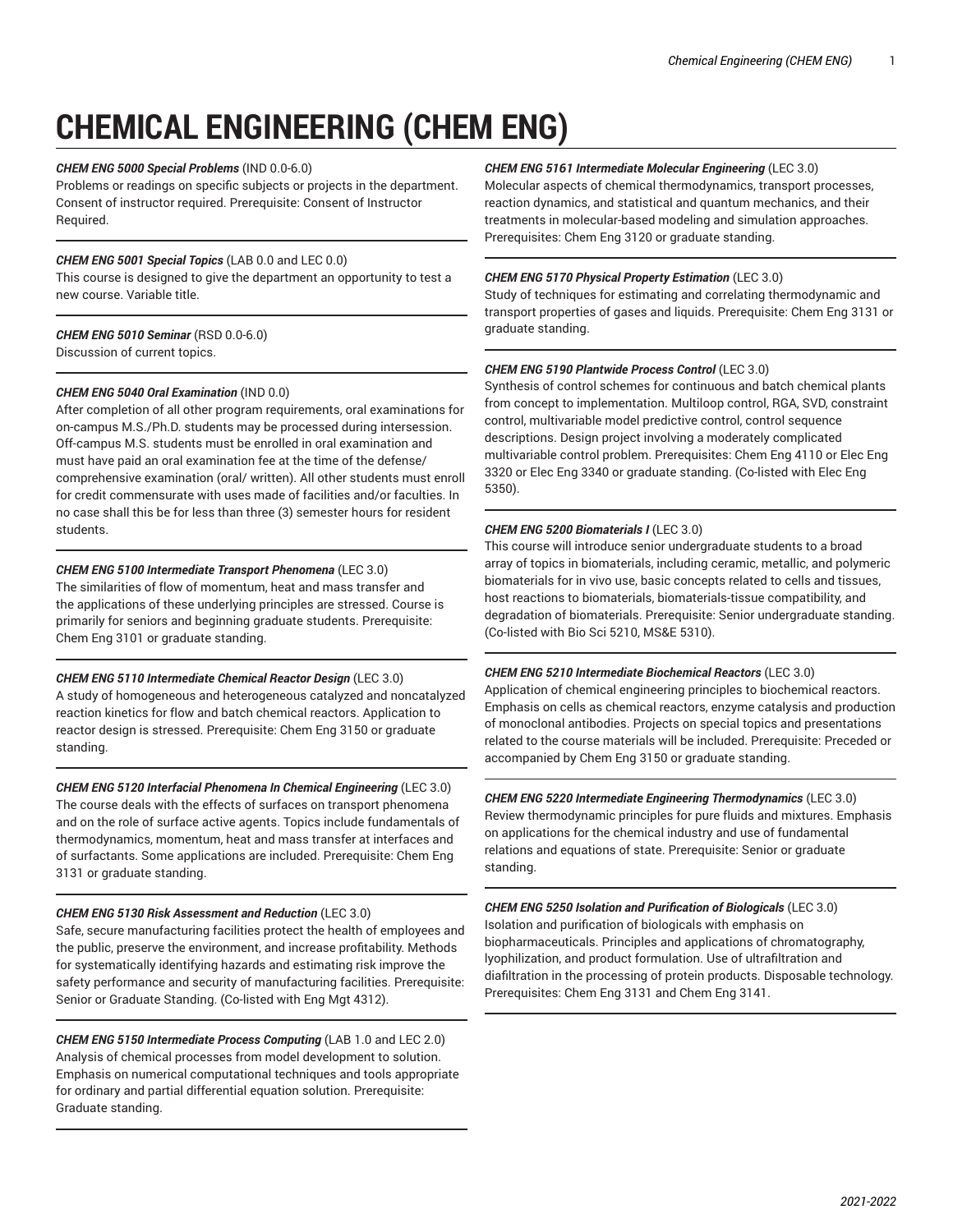# *CHEM ENG 5300 Principles Of Engineering Materials* (LEC 3.0)

Examination of engineering materials with emphasis on selection and application of materials in industry. Particular attention is given to properties and applications of materials in extreme temperature and chemical environments. A discipline specific design project is required. (Not a technical elective for undergraduate metallurgy or ceramic majors) (Co-listed with Aero Eng 3877, Physics 4523, Met Eng 5810, Cer Eng 5810).

#### *CHEM ENG 5305 Hazardous Materials Management* (LAB 1.0)

Major themes: hazard indentification and characterization; safety, health and environmental management; and the protection of safety, health and environment. Students will have an understanding of work place and environmental hazards in order to be able to facilitate their management and control. The course will include an intensive 30 hour hands-on workshop Prerequisite: Chem Eng 3131 or graduate standing.

#### *CHEM ENG 5310 Structure and Properties of Polymers* (LEC 3.0)

A study of the parameters affecting structure and properties of polymers. Syntheses, mechanisms, and kinetic factors are emphasized from the standpoint of structural properties. Prerequisite: Chem Eng 3131 or graduate standing.

# *CHEM ENG 5315 Corrosion and Its Prevention* (LEC 3.0)

A study of the theories of corrosion and its application to corrosion and its prevention. Prerequisite: A grade of "C" or better in either Chem Eng 2110 or Cer Eng 3230. (Co-listed with Met Eng 5310).

# *CHEM ENG 5320 Introduction to Nanomaterials* (LEC 3.0)

Introduction to the fundamentals of nanomaterials and recent developments on nanomaterials. Topics include physical and chemical properties,synthesis, processing, and applications of nanomaterials. Example nanomaterials include nanoparticles, nanotubes, and nanowires. Prerequisite: Chem Eng 2300, or Met Eng 1210 or Chem 1320.

#### *CHEM ENG 5330 Alternative Fuels* (LEC 3.0)

Global energy outlook and available resources are discussed. Alternative energy options and their technologies are covered. Associated environmental concerns and technology are assessed. Special emphases are placed on renewable energies, transportation fuels, energy efficiencies, and clean technologies. Prerequisite: Chem Eng 3131 or graduate standing.

#### *CHEM ENG 5340 Principles of Environmental Monitoring* (LEC 3.0)

This course introduces the fundamentals of particle technology, including particle characterization, transport, sampling, and processing. In addition, students will learn about the basic design of some industrial particulate systems and environmental and safety issues related to particulate handling. Prerequisites: Chem Eng 3101 or graduate standing.

# *CHEM ENG 5350 Environmental Chemodynamics* (LEC 3.0)

Interphase transport of chemicals and energy in the environment. Application of the process oriented aspects of chemical engineering and science to situations found in the environment. Prerequisite: Chem Eng 3131 or graduate standing.

#### *CHEM ENG 5355 Process Control System Safety, Security and Alarms* (LEC 3.0)

Lifecycle approach for industrial automation in the context of IEC 61511 (safety) and IEC 62443 (IACS cybersecurity) standards. Functional safety and cybersecurity fundamentals for risk analysis, safety/ cybersecurity requirements, inherently safer/secure design techniques, SIL/SL verification, operations, real-world cybersecurity attacks, alarm management. Prerequisites: Elec Eng 3320, Elec Eng 3340, or Chem Eng 4110. (Co-listed with Elec Eng 5355).

#### *CHEM ENG 5810 Introduction to Polymeric Materials* (LEC 3.0)

A basic study of the organic chemistry of natural and synthetic high polymers, their inherent properties and their uses in plastic, fiber, rubber, resin, food, paper and soap industries. Credit may not be given for both Chem 5810 and Chem 4810. Prerequisites: Chem 1320. (Co-listed with Chem 5810 and MS&E 5810).

#### *CHEM ENG 6000 Special Problems* (IND 0.0-6.0)

Problems or readings on specific subjects or projects in the department. Consent of instructor required.

#### *CHEM ENG 6001 Special Topics* (LEC 0.0-6.0)

This course is designed to give the department an opportunity to test a new course. Variable title.

#### *CHEM ENG 6010 Graduate Seminar* (RSD 1.0-3.0)

Discussion of current topics. One of these topics will be expanded to write an in depth report. Prerequisites: Graduate standing.

#### *CHEM ENG 6015 Lecture Series* (LEC 1.0)

Attendance of lecture series and submission of in-depth report on one of the covered topics is required for a grade. The course can be taken multiple times for a grade, with the same requirement each time, and up to three times to be counted for 6000 level course requirement. Prerequisites: Graduate standing.

#### *CHEM ENG 6040 Oral Examination* (IND 0.0)

After completion of all other program requirements, oral examinations for on-campus Ph.D. students may be processed during intersession. Off-campus Ph.D. students must be enrolled in oral examination and must have paid an oral examination fee at the time of the defense/ comprehensive examination (oral/ written). All other students must enroll for credit commensurate with uses made of facilities and/or faculties. In no case shall this be for less than three (3) semester hours for resident students.

#### *CHEM ENG 6050 Continuous Registration* (IND 1.0)

Doctoral candidates who have completed all requirements for the degree except the dissertation, and are away from the campus must continue to enroll for at least one hour of credit each registration period until the degree is completed. Failure to do so may invalidate the candidacy. Billing will be automatic as will registration upon payment.